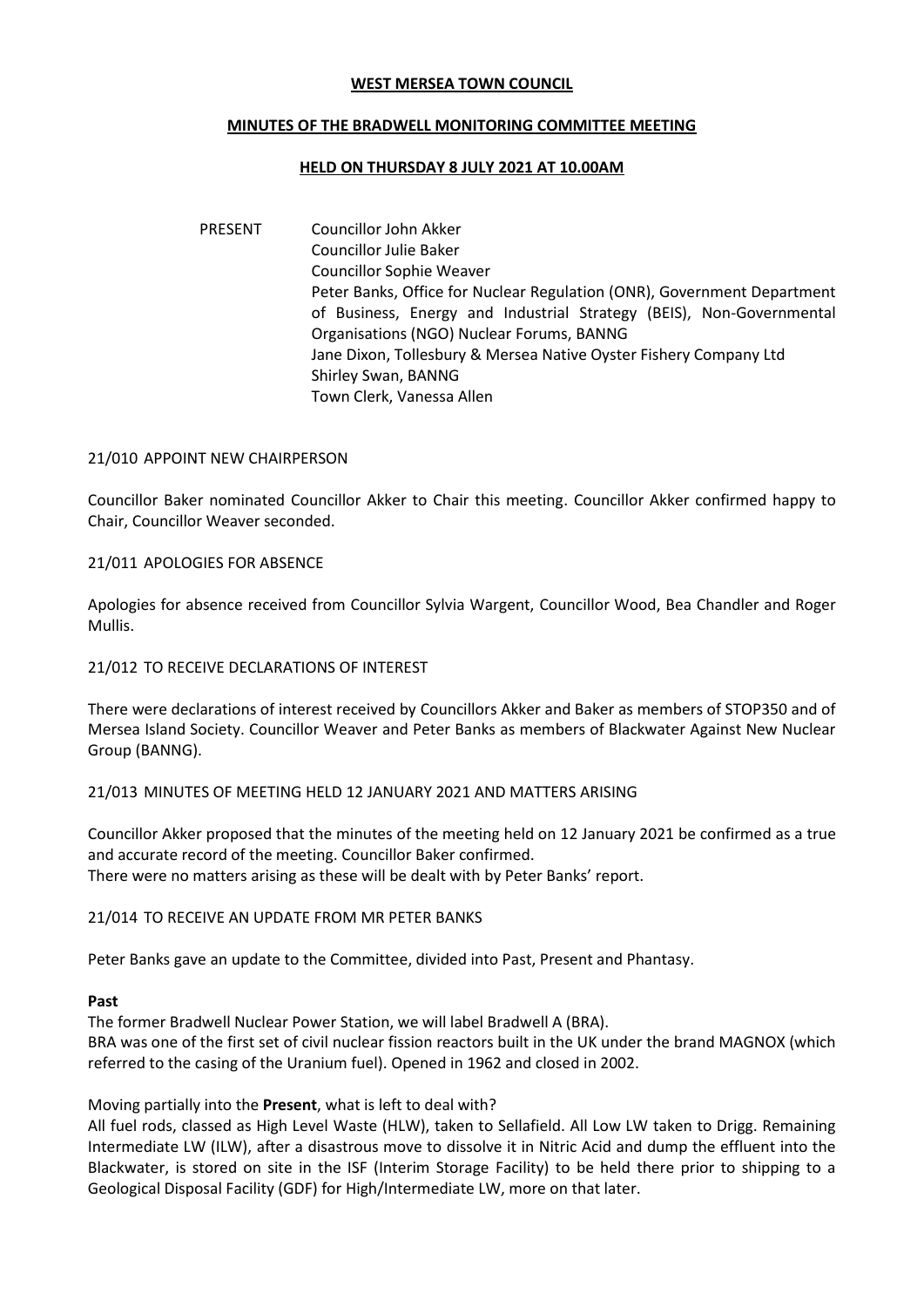The reactor vessel and the graphite blocks therein are all still there and will be for another 61 years at least, hence the shiny buildings strangely called Safestores. The waste on final decommissioning will be classed as ILW but could also contain some HLW because MAGNOX reactors required a Neutron source to trigger the fission process. This was (probably) highly radioactive and toxic Americium Am 241 (Ammer-iss-ee-um). As well as the ISF there is another Safestore building which covers the old fuel ponds, found to be too radioactive to level which was first thought.

# **Present**

We then move to the proposed Bradwell B. There are a number of parallel streams going on here:

- A) The Bradwell B company is behind the Stage One consultation that commenced in March 2020 and was the first 'stage' in applying for a DCO, Development Consent Order, a bit like making a planning application but to central government rather than an LPA.
- B) Bradwell B also applied to Maldon District Council to extend the investigative works which MDC turned down. Now BRB has appealed but a decision has not yet been reached by the Planning Inspectorate.
- C) Additionally BRB applied for an electricity generating licence with OFGEM which has subsequently been granted.
- D) In 2017 an entity called the requesting party, General Nuclear Systems Ltd. (GNSL), supposedly a different part of the CGN empire, submitted their design for the reactor to the Office for Nuclear Regulation (ONR) who, along with the Environment Agency. This process is called the Generic Design Assessment (GDA). The consultation for that was from January to April 2021.
- E) Without the GDA and a further raft of licensing and permissions plus the development consent order (DCO) the proposal would not be able to go ahead.

And the **Phantasies** (in vague chronological order)?

- A) SMRs on the old BRA site. Highly unlikely.
- B) Fusion. Belport Ltd has, very recently, managed to get Bradwell added to the list of the UKAEA of sites. Interestingly MDC knew nothing about this prior to the announcement. Fusion is still a long, long way off if it ever becomes a commercial possibility.
- C) Site for the GDF. Historically, in the mid 1980s, Bradwell was proposed as a potential site for a low level waste repository by a govt. Dept. called Nirex. Due to local opposition the plan was dropped along with the other sites proposed. However, astonishingly, at a meeting of the Radioactive Waste. Management Exchange (RWM Exchange) on 24th June, it was announced that two sites in the Eastern Region have been put forward as potential locations for a GDF. Remember these would take ILW and HLW, the latter including Spent Fuel (SF). Despite requests the secrecy surrounding the geographical locations has been maintained so whilst Bradwell has not been mentioned it is still worth bearing in mind that the East has an undue amount of 'preference' for the Nuclear Regional Centre.

Councillor Akker thanked Peter Banks for his comprehensive report and for his work on this Committee.

# 21/015 DATE AND TIME OF NEXT MEETING

The Chairperson will be set at the next Council meeting being held on Monday 12 July, the Chairperson will then set the date of the next meeting.